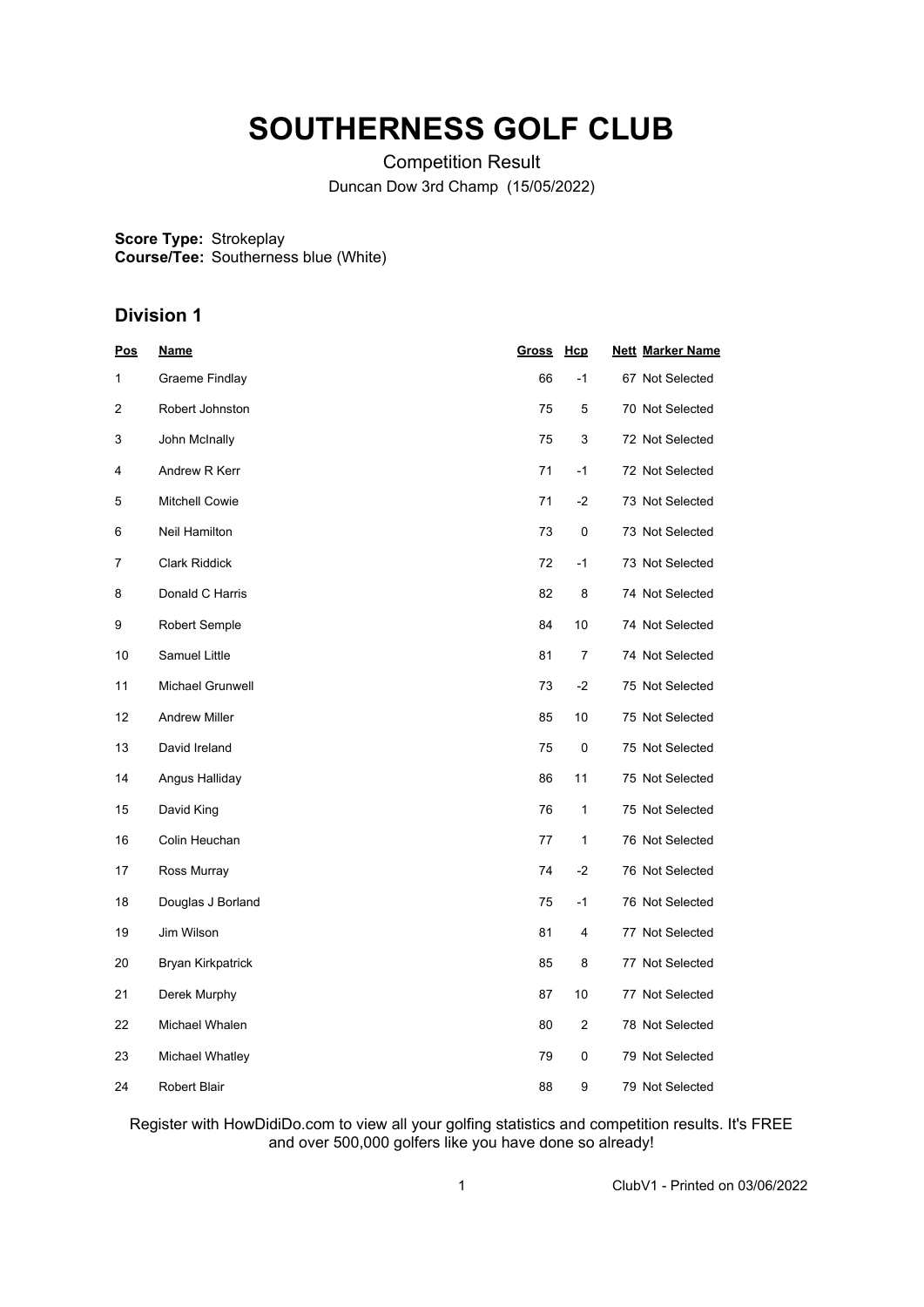**Score Type: Course/Tee:** Strokeplay Southerness blue (White)

## **Division 1**

| <u>Pos</u> | <b>Name</b>              | <b>Gross</b> | Hcp  | <b>Nett Marker Name</b> |
|------------|--------------------------|--------------|------|-------------------------|
| 25         | W Scott Bendall          | 85           | 6    | 79 Not Selected         |
| 26         | lain Rae                 | 77           | $-2$ | 79 Not Selected         |
| 27         | <b>Ronald MacNeillie</b> | 83           | 3    | 80 Not Selected         |
| 28         | <b>Stuart Howat</b>      | 83           | 3    | 80 Not Selected         |
| 29         | <b>Tony Muirhead</b>     | 88           | 8    | 80 Not Selected         |
| 30         | <b>Brian Harper</b>      | 91           | 11   | 80 Not Selected         |
| 31         | Joseph Ball              | 91           | 11   | 80 Not Selected         |
| 32         | Craig Douglas            | 84           | 3    | 81 Not Selected         |
| 33         | Roy Kerr                 | 80           | $-1$ | 81 Not Selected         |
| 34         | Andrew McCutcheon        | 93           | 11   | 82 Not Selected         |
| 35         | David Jardine            | 86           | 4    | 82 Not Selected         |
| 36         | Kenny Clark              | 87           | 5    | 82 Not Selected         |
| 37         | Mark Daley               | 94           | 11   | 83 Not Selected         |
| 38         | Colin Kirkaldie          | 92           | 8    | 84 Not Selected         |
| 39         | lan Johnston             | 96           | 8    | 88 Not Selected         |
| 40         | Colin Welsh              | <b>NR</b>    | 9    | <b>NR Not Selected</b>  |
| 41         | Mark Proudlock           | <b>NR</b>    | 7    | NR Not Selected         |
| 42         | Robert Ash               | <b>NR</b>    | 9    | NR Not Selected         |
| 43         | <b>Brian Orr</b>         | <b>NR</b>    | 10   | <b>NR Not Selected</b>  |

Register with HowDidiDo.com to view all your golfing statistics and competition results. It's FREE and over 500,000 golfers like you have done so already!